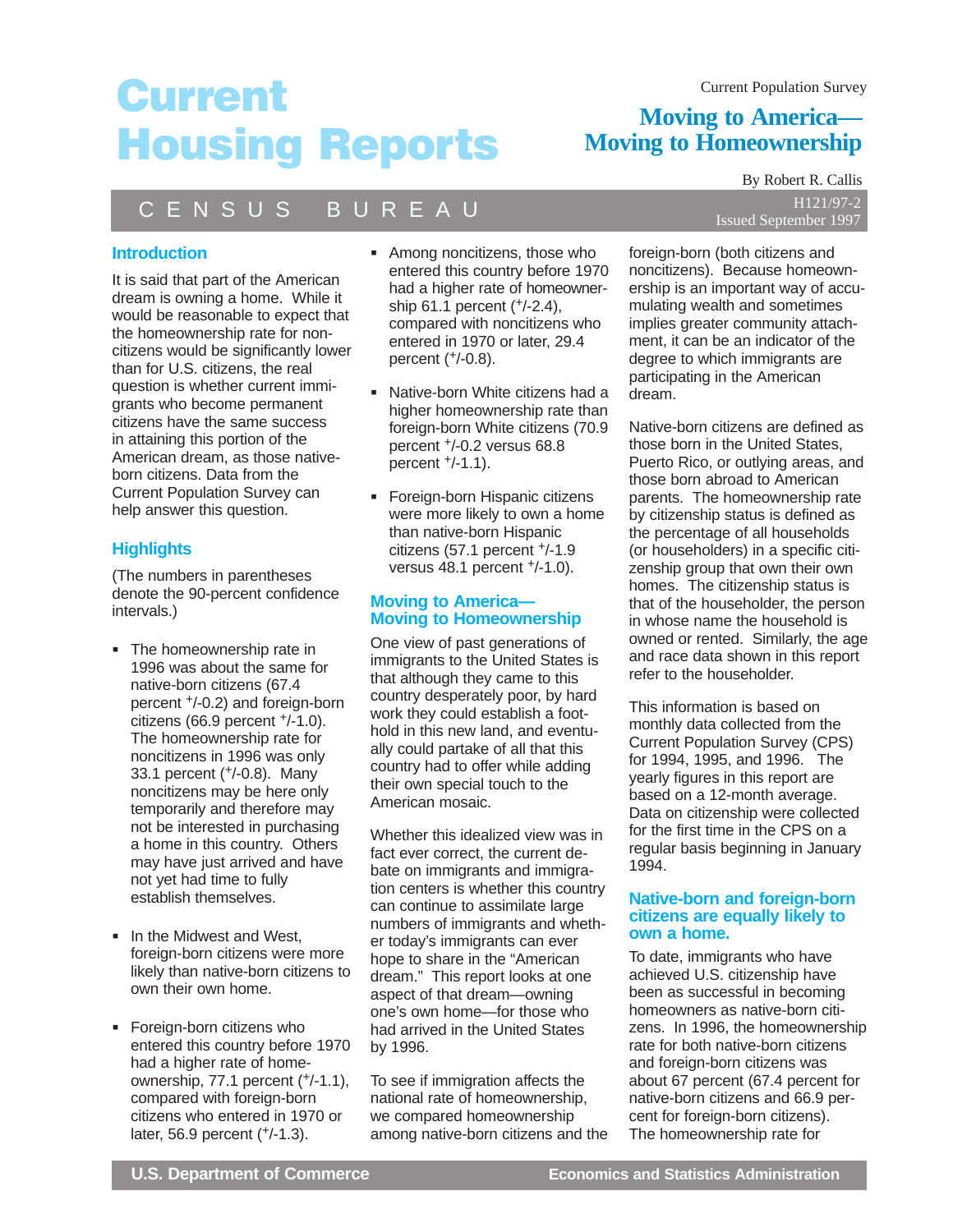#### (In percent) United States Northeast Midwest South West All householders Native-born citizen<sup>1</sup> Foreign-born citizen Noncitizen Figure 1. **Homeownership Rates by Citizenship Status of Householder for the United States and Regions: 1996** 65.4 33.1 67.4 66.9 26.2  $\frac{65.2}{60.4}$ 70.6 42.0 71.1 76.8 67.5 68.7 70.2 37.7 59.2 32.1 62.4 66.6

Table 1.

#### **Homeownership Rates by Citizenship Status of Householder for the United States and Regions: 1994 to 1996**

|                                               | All householders |                      |                      |                      | Native-born citizen <sup>1</sup> | Foreign-born,<br>naturalized citizen |                      |                      |                      |                      | Noncitizen           |                      |  |  |
|-----------------------------------------------|------------------|----------------------|----------------------|----------------------|----------------------------------|--------------------------------------|----------------------|----------------------|----------------------|----------------------|----------------------|----------------------|--|--|
| Region                                        | 1996             | 995                  | 1994                 | 1996                 | 1995                             | 1994                                 | 1996                 | 1995                 | 1994                 | 1996                 | 1995                 | 1994                 |  |  |
| United States, total  65.4<br>Northeast  62.2 |                  | 64.7<br>62.0         | 64.0<br>61.5         | 67.4<br>65.2         | 66.6<br>64.6                     | 65.7<br>64.2                         | 66.9<br>60.4         | 67.6<br>62.3         | 66.8<br>61.9         | 33.1<br>26.2         | 33.2<br>25.7         | 32.9<br>25.2         |  |  |
|                                               | 67.5<br>59.2     | 69.2<br>66.7<br>59.2 | 67.7<br>65.6<br>59.4 | 71.1<br>68.7<br>62.4 | 69.5<br>67.7<br>62.6             | 68.1<br>66.7<br>62.5                 | 76.8<br>70.2<br>66.6 | 77.8<br>72.5<br>65.1 | 74.6<br>69.1<br>66.7 | 42.0<br>37.7<br>32.1 | 43.9<br>39.5<br>31.2 | 42.7<br>37.3<br>32.4 |  |  |

1Includes those born in Puerto Rico or outlying areas and those born abroad to American parents.

noncitizens was only 33.1 percent (See Figure 1 and Table 1 above).

While the homeownership rate for native-born and foreign-born citizens was about the same in 1996, the rate for native-born citizens had increased between 1994 and 1996, from 65.7 percent to 67.4 percent, whereas the homeownership rate for foreign-born citizens remained about the same during that period. In fact, the majority of the increase in the overall homeownership rate between 1994 and 1996 can be attributed to the increase for nativeborn citizens.

### **In the Midwest and West, foreign-born citizens are more likely than native-born citizens to own a home.**

In the Midwest and West, homeownership rates for foreign-born citizens (76.8 percent and 66.6 percent, respectively) were higher than for native-born citizens (71.1 percent and 62.4 percent). However the opposite was true in the Northeast—for native-born citizens, the homeownership rate

was 65.2 percent compared with 60.4 percent for foreign-born citizens. In the South, there was no significant difference between the two groups. For native-born citizens, homeownership rates in the Northeast, Midwest, and South were higher in 1996 than in 1994, while the rate in the West did not change significantly. Rates for foreign-born citizens were about the same in 1996 as in 1994 in all regions.

Of all noncitizens, those in the Midwest were most likely to own a home (42.0 percent), followed by those in the South, West, and Northeast, in that order. Rates for noncitizens in each region were about the same in 1994 and 1996.

### **Homeownership is more likely the longer immigrants remain in this country—up to a point.**

The homeownership rate in 1996 for foreign-born citizens who entered the U.S. in 1990 or later was only 36.1 percent, compared with 80.0 percent for foreign-born citizens who entered the U.S. between 1950 and 1959. However, the homeownership rate drops to 76.6 percent for those foreign-born citizens who entered the U.S. before 1950 (See Figure 2 and Table 2 on page 3).

Citizenship status of householder

Homeownership rates for noncitizens showed a similar pattern. In 1996, the homeownership rate for noncitizens who entered the U.S. in 1990 or later was only 14.7 percent, compared with 67.9 percent for noncitizens who entered the U.S. between 1950 and 1959.

### **Being married improves the chances of Homeownership regardless of citizenship status.**

For married-couple families, the homeownership rate in 1996 was 83.0 percent for native-born citizens, 78.3 percent for foreign-born citizens, and 41.9 percent for noncitizens. For married-couple families, the homeownership rate for native-born citizens increased between 1994 and 1996, while rates for foreign-born citizens and noncitizens showed no significant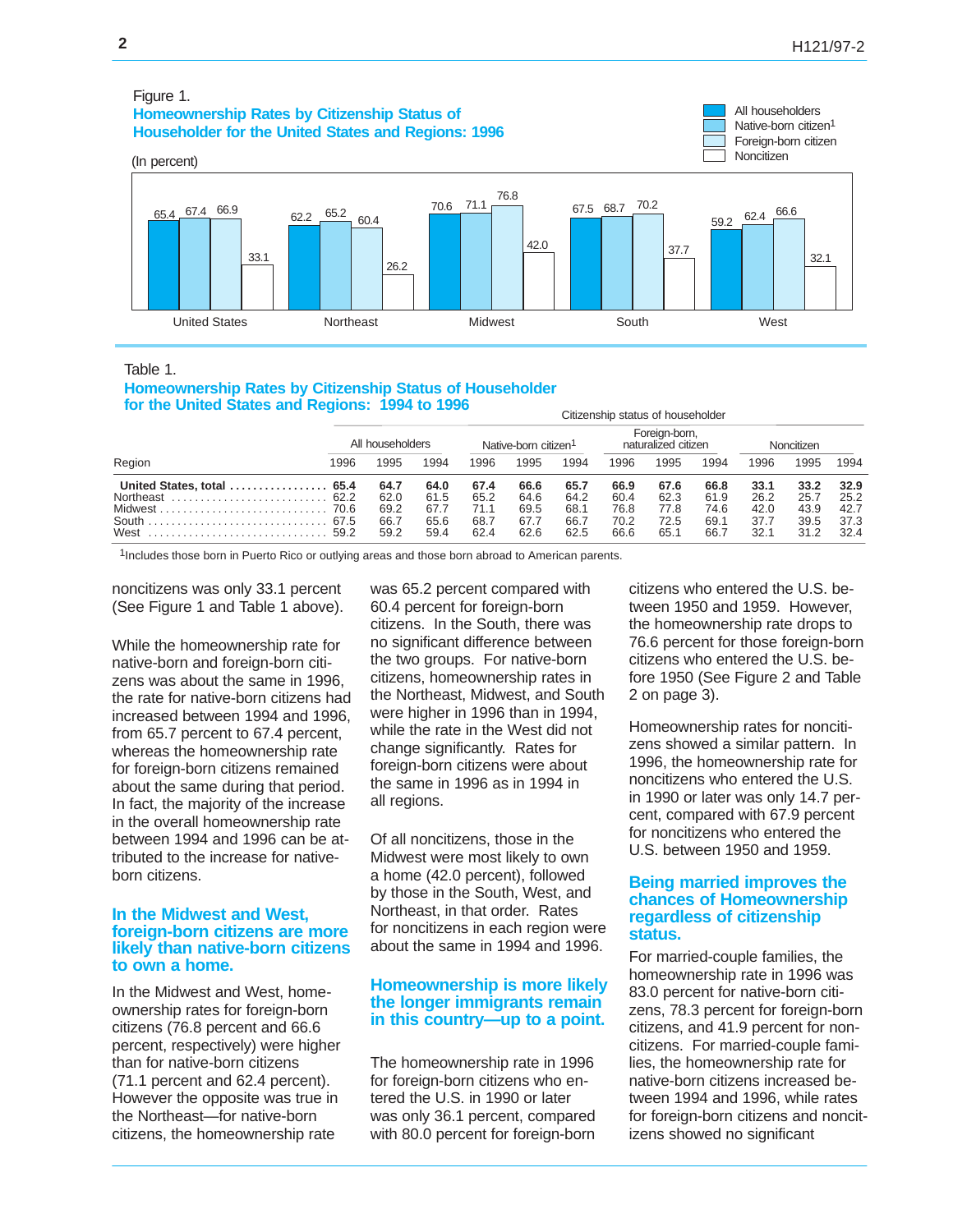

change. For all householders, the Table 2. homeownership rate for marriedcouple families was 80.2 percent, compared with 48.3 percent for other types of families, 51.4 percent for one-person households and 35.6 percent for nonfamily households with more than one person (See Figure 3 below and Table 3 on next page).

### **For most age groups, native-born citizens are more likely than foreignborn citizens to be homeowners.**

The homeownership rate for native-born citizens was higher than that of foreign-born citizens at every age group except for those aged from 45 to 54 years old. For those householders aged

### **Homeownership Rates by Citizenship Status of Householder and Year of Entry into the United States: 1994 to 1996**

|                                       | Citizenship status of householder |                                     |              |              |              |              |  |  |  |  |  |
|---------------------------------------|-----------------------------------|-------------------------------------|--------------|--------------|--------------|--------------|--|--|--|--|--|
|                                       |                                   | Foreign-born<br>naturalized citizen |              | Noncitizen   |              |              |  |  |  |  |  |
| Immigrants year of entry <sup>1</sup> | 1996                              | 1995                                | 1994         | 1996         | 1995         | 1994         |  |  |  |  |  |
| Total                                 | 66.9                              | 67.6                                | 66.8         | 33.1         | 33.2         | 32.9         |  |  |  |  |  |
|                                       | 36.1                              | 36.8                                | 34.2         | 14.7         | 12.3         | 11.1         |  |  |  |  |  |
|                                       | 46.3                              | 43.1                                | 40.1         | 27.0         | 23.2         | 21.8         |  |  |  |  |  |
|                                       | 53.1                              | 54.0                                | 50.7         | 36.7         | 34.0         | 31.2         |  |  |  |  |  |
|                                       | 63.8                              | 63.4                                | 63.8         | 47.2         | 47.4         | 45.0         |  |  |  |  |  |
|                                       | 75.4                              | 74.1                                | 70.2         | 58.7         | 58.7         | 60.0         |  |  |  |  |  |
|                                       | 80.O                              | 78.8                                | 80.0         | 67.9         | 63.1         | 68.6         |  |  |  |  |  |
|                                       |                                   | 73.8                                | 72.6         | 60.3         | 68.9         | 69.6         |  |  |  |  |  |
| 1970 or later<br>1969 or earlier      | 56.9<br>77.1                      | 57.4<br>75.3                        | 57.3<br>73.8 | 29.4<br>61.1 | 28.6<br>61.2 | 27.6<br>63.4 |  |  |  |  |  |

<sup>1</sup>Data reflects latest year of entry in the United States.

from 45 to 54 years old, the homeownership rate of 77.1 percent for native-born citizens and 75.4 percent for foreign-born citizens were not statistically different from each other. The homeownership rates for native-born and foreign-born

citizens were highest for those householders 55 to 64 years old (81.5 percent and 78.5 percent) and lowest for householders less than 35 years old, 41.1 percent and 38.5 percent (See Figure 4 and Table 4 on next page).

> All householders Native-born citizen<sup>1</sup>

Figure 3.

**Homeownership Rates by Citizenship Status of Householder and Family Type for the United States: 1996**



1Includes those born in Puerto Rico or outlying areas and those born abroad to American parents.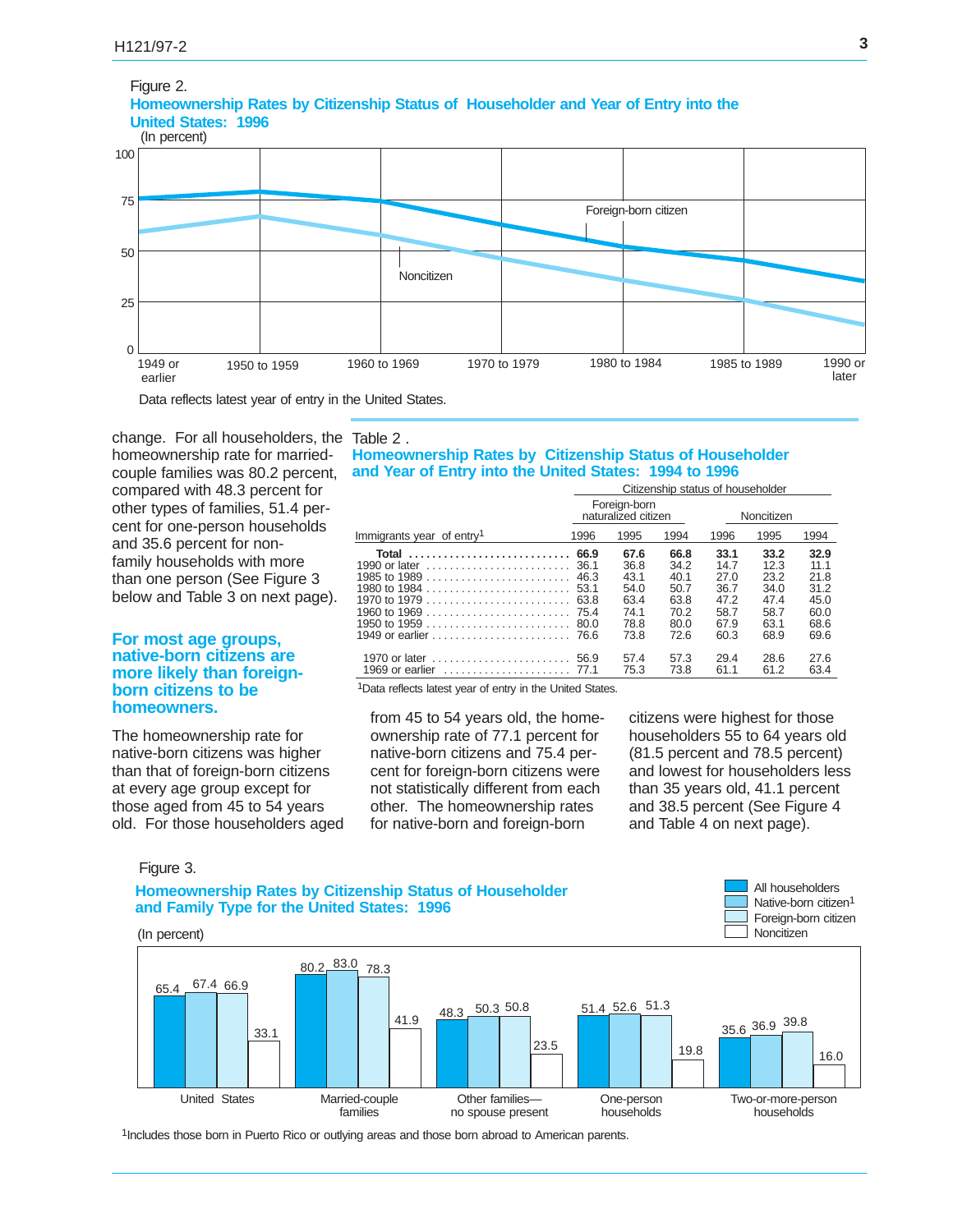#### Table 3.

### **Homeownership Rates by Citizenship Status of Householder and Family Type for the United States: 1994 to 1996**

| Family type                            |                  | Citizenship status of householder |      |                                  |      |      |                                      |      |      |            |      |      |  |  |
|----------------------------------------|------------------|-----------------------------------|------|----------------------------------|------|------|--------------------------------------|------|------|------------|------|------|--|--|
|                                        | All householders |                                   |      | Native-born citizen <sup>1</sup> |      |      | Foreian-born.<br>naturalized citizen |      |      | Noncitizen |      |      |  |  |
|                                        | 1996             | 1995                              | 1994 | 1996                             | 1995 | 1994 | 1996                                 | 1995 | 1994 | 1996       | 1995 | 1994 |  |  |
| United States, total  65.4             |                  | 64.7                              | 64.0 | 67.4                             | 66.6 | 65.7 | 66.9                                 | 67.6 | 66.8 | 33.1       | 33.2 | 32.9 |  |  |
|                                        |                  | 72.3                              | 71.4 | 75.5                             | 74.6 | 73.7 | 72.7                                 | 74.8 | 73.4 | 37.0       | 36.9 | 37.0 |  |  |
| Married-couple families  80.2          |                  | 79.6                              | 78.8 | 83.0                             | 82.1 | 81.2 | 78.3                                 | 78.6 | 77.4 | 41.9       | 42.4 | 42.7 |  |  |
| Other families—no spouse present  48.3 |                  | 47.3                              | 46.0 | 50.3                             | 49.0 | 47.6 | 50.8                                 | 59.6 | 57.7 | 23.5       | 21.3 | 22.0 |  |  |
|                                        |                  | 47.7                              | 47.0 | 49.9                             | 48.9 | 48.2 | 50.0                                 | 47.9 | 48.4 | 18.8       | 20.3 | 18.1 |  |  |
| One-person households  51.4            |                  | 50.5                              | 49.8 | 52.6                             | 51.6 | 50.8 | 51.3                                 | 49.4 | 50.5 | 19.8       | 22.6 | 21.2 |  |  |
| Two-or-more-person households  35.6    |                  | 33.8                              | 33.9 | 36.9                             | 35.2 | 35.5 | 39.8                                 | 34.3 | 32.1 | 16.0       | 14.2 | 10.2 |  |  |

1Includes those born in Puerto Rico or outlying areas and those born abroad to American parents.

### **Foreign-born Hispanic citizens were more likely to own a home than native-born Hispanic citizens.**

Foreign-born Hispanic citizens were more likely to own a home in 1996 than native-born Hispanic citizens (57.1 percent versus 48.1 percent)<sup>1</sup>. The same pattern held true for citizens classified as being of "other" races<sup>2</sup>. The opposite was true for White citizens. For

2The "Other race" category includes every race except Whites and Blacks. These other races are American Indian, Aleut, Eskimo, and Asian or Pacific Islander. Beginning in 1996, if answered as "other," race was imputed to one of the categories.

### native-born White citizens, the homeownership rate (70.9 percent) was higher than for foreign-born White citizens (68.8 percent). For Black citizens, there was no significant difference between nativeborn and foreign-born citizens (See Figure 5 and Table 5 on next page).

Homeownership rates for nativeborn citizens for each race and for Hispanics were higher in 1996 than in 1994. However, for foreign-born citizens and noncitizens, homeownership rates for each race and for Hispanics and non-Hispanics were about the same in 1996 as in 1994.

### **Noncitizens lag behind nativeborn and foreign-born citizens in Homeownership.**

The homeownership rate for noncitizens in 1996 was 33.1 percent, about 32 percentage points below the overall homeownership rate. Homeownership was more attainable for noncitizens (as well as others) in the Midwest and South than in the Northeast and West, perhaps because of lower housing costs. For both, families and nonfamilies, homeownership rates for noncitizens were well below rates for native-born and foreignborn citizens. For native-born citizens less than 35 years old, the

> All householders Native-born citizen<sup>1</sup> Foreign-born citizen

### Figure 4.

### **Homeownership Rates by Citizenship Status and Age of Householder for the United States: 1996**



Table 4.

**Homeownership Rates by Citizenship Status and Age of Householder for the United States: 1994 to 1996**

|                            | Citizenship status of householder |      |      |                                                                          |      |      |      |      |      |      |            |      |  |
|----------------------------|-----------------------------------|------|------|--------------------------------------------------------------------------|------|------|------|------|------|------|------------|------|--|
|                            | All householders                  |      |      | Foreign-born,<br>naturalized citizen<br>Native-born citizen <sup>1</sup> |      |      |      |      |      |      | Noncitizen |      |  |
| Age of Householder         | 1996                              | 1995 | 1994 | 1996                                                                     | 1995 | 1994 | 1996 | 1995 | 1994 | 1996 | 1995       | 1994 |  |
| United States, total  65.4 |                                   | 64.7 | 64.0 | 67.4                                                                     | 66.6 | 65.7 | 66.9 | 67.6 | 66.8 | 33.1 | 33.2       | 32.9 |  |
|                            |                                   | 38.6 | 37.3 | 41.1                                                                     | 40.5 | 39.1 | 38.5 | 40.8 | 42.2 | 19.8 | 18.8       | 17.6 |  |
|                            |                                   | 65.2 | 64.5 | 67.9                                                                     | 67.3 | 66.6 | 64.1 | 67.2 | 65.2 | 35.6 | 35.4       | 35.9 |  |
|                            |                                   | 75.2 | 75.2 | 77.1                                                                     | 76.6 | 76.6 | 75.4 | 76.0 | 75.1 | 48.3 | 48.4       | 48.8 |  |
|                            |                                   | 79.5 | 79.3 | 81.5                                                                     | 81.0 | 80.6 | 78.5 | 77.6 | 78.3 | 49.3 | 49.1       | 48.7 |  |
|                            |                                   | 78.1 | 77.4 | 80.2                                                                     | 79.3 | 78.5 | 72.3 | 69.9 | 68.8 | 43.5 | 47.0       | 47.8 |  |

1Includes those born in Puerto Rico or outlying areas and those born abroad to American parents.

<sup>&</sup>lt;sup>1</sup>Hispanics can be of any race.